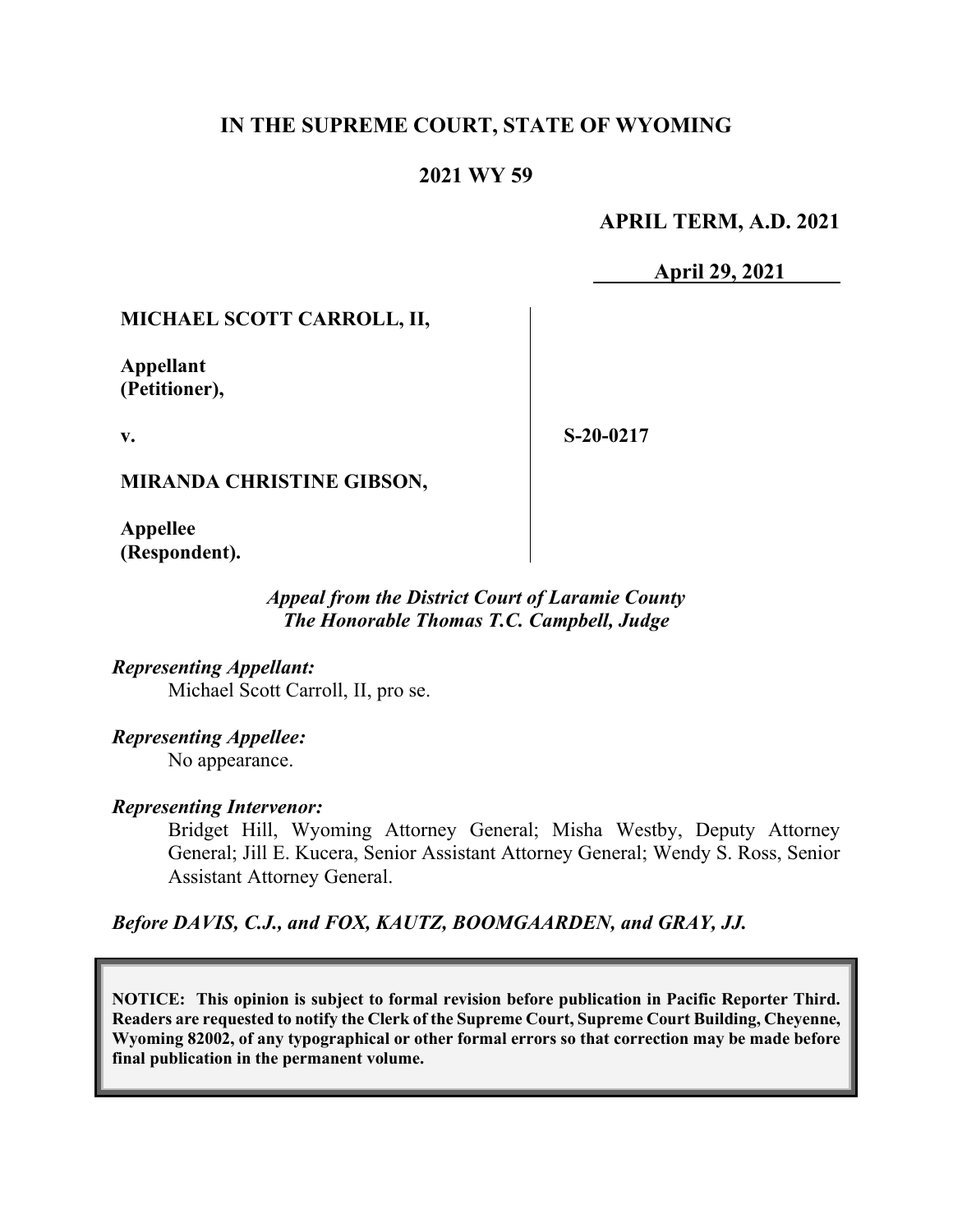#### **BOOMGAARDEN, Justice.**

[¶1] This case is before us for a second time on denial of a W.R.C.P. 60(b) motion. In 2012, the district court ordered Michael Scott Carroll to pay \$50 a month in child support to Miranda Christine Gibson as part of the parties' divorce decree. In 2018, Mr. Carroll moved for relief from the court's income withholding order under W.R.C.P. 60(b)(6), arguing that Wyo. Stat. Ann. § 20-2-304(b) (LexisNexis 2011) is unconstitutional because it conflicts with federal law. We affirmed the denial of his motion. *MSC v. MCG*, 2019 WY 59, ¶¶ 8–15, 442 P.3d 662, 665–67 (Wyo. 2019). In 2020, Mr. Carroll moved for relief from the court's child custody and support order under W.R.C.P. 60(b)(4), arguing the child support order is void because § 20-2-304(b) is unconstitutional. Mr. Carroll appealed after his motion was deemed denied. We affirm.

## *ISSUE*

[¶2] Mr. Carroll identifies one issue on appeal:

Whether the \$50.00 minimum support obligation prescribed by Wyo. Stat. Ann. § 20-2-304(b) and applied to Mr. Carroll is unconstitutional?

[¶3] The dispositive issue, however, is whether W.R.C.P. 60(b)(4) can relieve Mr. Carroll from the district court's child support order. [1](#page-1-0)

## *FACTS*

[¶4] The facts before us have not changed, but the procedural posture has.

[¶5] In December 2012, the district court entered an order establishing custody and support for Mr. Carroll and Ms. Gibson's children. Each party was represented by counsel. The court waived the requirement that the parties file financial affidavits. It did not calculate a statutorily presumed child support amount, but did find deviation from the child support guidelines necessary. The court found that Mr. Carroll was incarcerated, "not scheduled to be released until late November, 2012[,]" and "not realistically able to earn imputed income." It was in the children's best interests that Mr. Carroll pay the statutory minimum child support—\$50 per month—pursuant to Wyo. Stat. Ann. § 20-2-  $304(b)$ .<sup>[2](#page-1-1)</sup> The court also entered an income withholding order, as required by Wyo. Stat. Ann. § 20-6-204(a) (LexisNexis 2011). Mr. Carroll did not directly appeal either order.

<span id="page-1-0"></span><sup>&</sup>lt;sup>1</sup> Ms. Gibson did not file a brief. The Wyoming Attorney General filed a brief, but limited its analysis to the statute's constitutionality.<br><sup>2</sup> The Wyoming Legislature repealed § 20-2-304(b), effective July 1, 2018. 2018 Wyo. Sess. Laws, Ch. 42,

<span id="page-1-1"></span><sup>§§ 2–3 (</sup>H.B. 17); *Webb v. State ex rel. Dep't of Fam. Servs., Child Support Enf't Div.*, 2020 WY 111, ¶ 6, 471 P.3d 289, 291 (Wyo. 2020); *MSC*, ¶ 5, 442 P.3d at 665.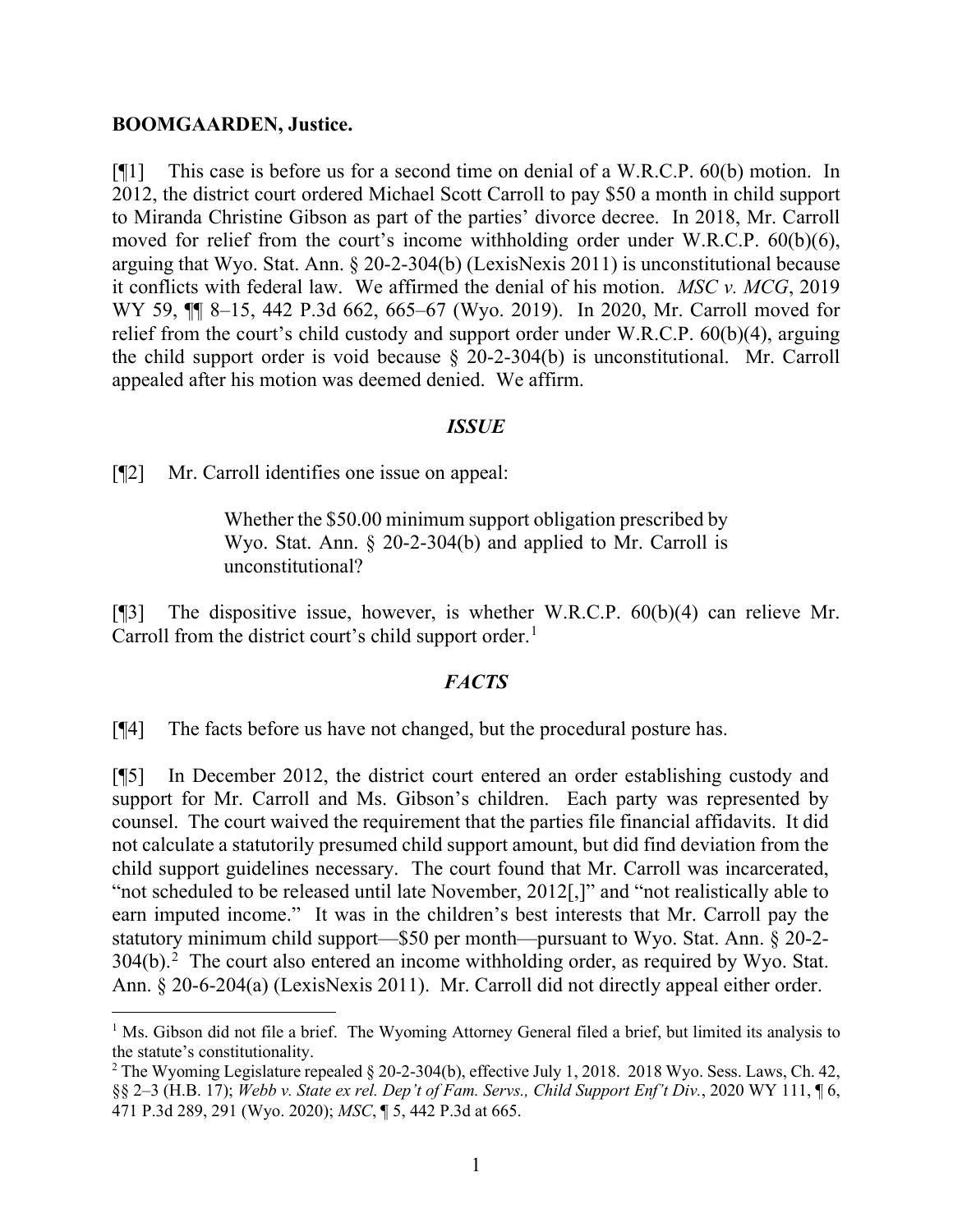[¶6] In April 2018, Mr. Carroll filed a pro se motion entitled "Petitioner's Motion for Relief from Child Support Order." The motion requested relief from the income withholding order pursuant to W.R.C.P.  $60(b)(6)$ , on grounds that the minimum child support obligation under § 20-2-304(b) facially contradicted 42 U.S.C. § 667(b)(2). That section of the federal statutes establishes a "rebuttable presumption" that the amount calculated for support under state guidelines is the appropriate amount. 42 U.S.C.A.  $§ 667(b)(2)$  (West 2011). In his motion, Mr. Carroll argued § 20-2-304(b) creates an irrebuttable presumption in violation of the supremacy clause of the United States Constitution. U.S. Const. art. VI, cl. 2; Wyo. Stat. Ann. § 20-2-304(b). His motion was deemed denied $3$  and he appealed.

[¶7] We summarily affirmed the denial of Mr. Carroll's W.R.C.P. 60(b)(6) motion on alternative grounds. *MSC*, ¶¶ 8–15, 442 P.3d at 665–67. First, we determined that Mr. Carroll challenged the wrong order. *See id.* ¶¶10–12, 442 P.3d at 665–66. Instead of challenging the child support order, he challenged the income withholding order. *Id.* ¶¶ 10–11, 442 P.3d at 665–66. The statutes made clear those challenges are not the same, and Mr. Carroll provided no cogent argument that his challenge to the income withholding order could result in the relief he sought. *Id.* **[1**] 11–12, 442 P.3d at 666. Second, we determined that even if Mr. Carroll intended to challenge the child support order, there were significant reasons to summarily affirm. *Id.* ¶ 13, 442 P.3d at 666. Specifically, Mr. Carroll failed to present a record that allowed us to determine why the district court found \$50 appropriate—because of other income, an irrebuttable presumption, a rebuttable presumption, Mr. Carroll's stipulation, or some other evidence. *Id.* ¶¶ 13–14, 442 P.3d at 666. Also, Mr. Carroll did not present any cogent argument or statutory analysis to support his claim that Wyoming's statutory approach to setting child support includes an irrebuttable presumption. *Id.* ¶ 15, 442 P.3d at 667.

[¶8] In June 2020, Mr. Carroll moved for relief from the custody and support order pursuant to W.R.C.P.  $60(b)(4)$ . He argued that § 20-2-304(b) is unconstitutional for the same reasons articulated in his earlier motion and, thus, contended that the child support order is void. This motion was deemed denied on September 10, 2020. Mr. Carroll timely appealed.

## *STANDARD OF REVIEW*

[¶9] W.R.C.P. 60(b) permits relief from a final judgment in six circumstances, one of which is relevant to our analysis in this case: "([4](#page-2-1)) the judgment is void[.]"<sup>4</sup> "It is well

<span id="page-2-1"></span><span id="page-2-0"></span> $3$  A Rule 60(b) motion "not determined within 90 days after filing shall be deemed denied unless, within that period, the determination is continued by order of the court[.]" W.R.C.P.  $6(c)(4)$ .  $4$  W.R.C.P.  $60(b)$  states:

<sup>(</sup>b) *Grounds for Relief from a Final Judgment, Order, or Proceeding.* — On motion and just terms, the court may relieve a party or its legal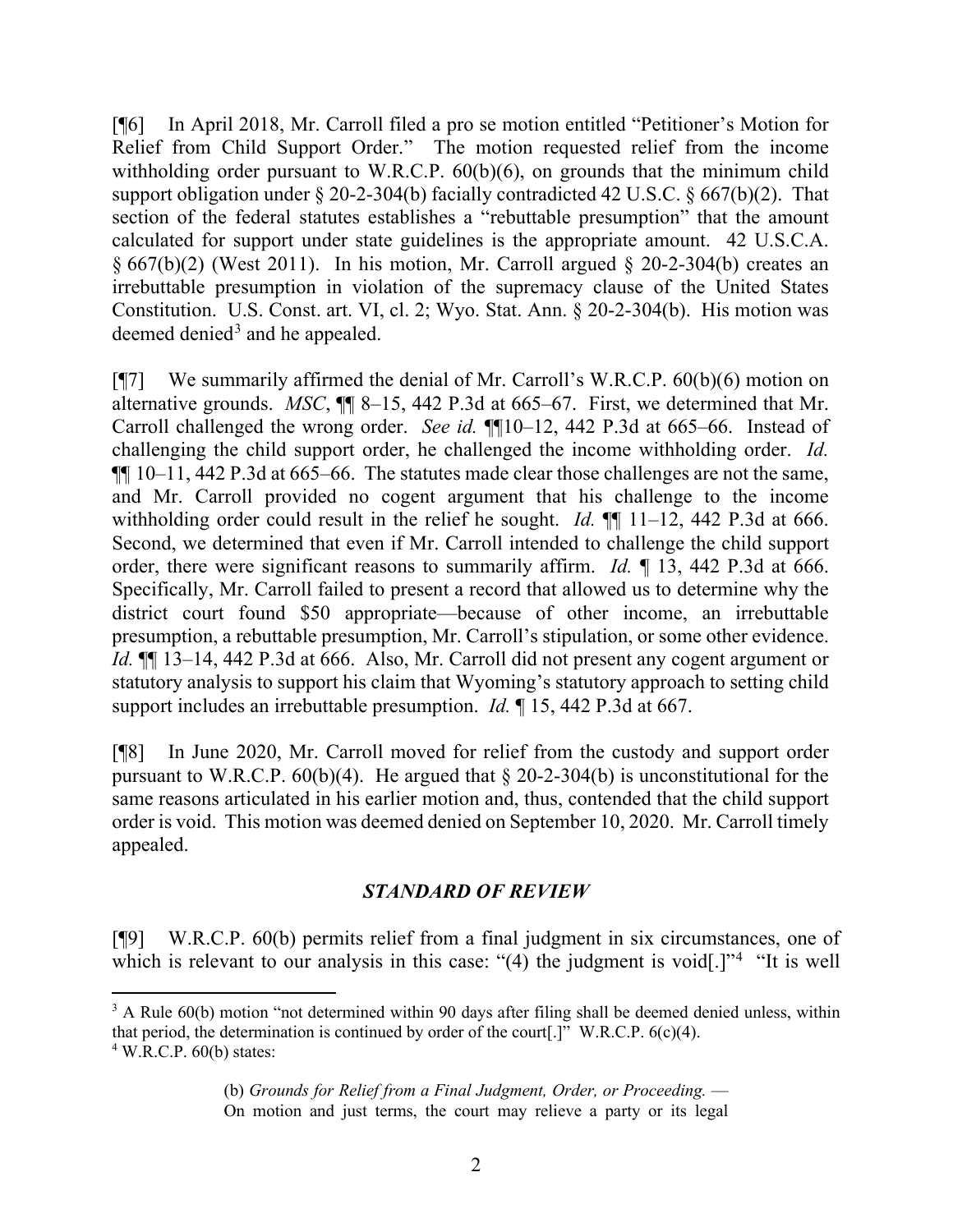established we review the denial of a W.R.C.P. 60 motion for an abuse of discretion unless the judgment is attacked under Rule 60(b)(4)." *Tarter v. Tarter*, 2020 WY 80, ¶ 10, 466 P.3d 829, 831 (Wyo. 2020) (citing *State ex rel. TRL by Avery v. RLP*, 772 P.2d 1054, 1057 (Wyo. 1989)). "'When [a] judgment is attacked pursuant to W.R.C.P.  $60(b)(4)$ , ... there is no question of discretion' in granting or denying relief—'either the judgment is void or it is valid' and 'the trial court must act accordingly.'" *Id.* (quoting *TRL*, 772 P.2d at 1057); *Essex Holding, LLC v. Basic Properties, Inc.*, 2018 WY 111, ¶ 69, 427 P.3d 708, 728 (Wyo. 2018). In other words, we review denial of a Rule 60(b)(4) motion de novo. *See Tarter*, ¶ 10, 466 P.3d at 831; *Johnson v. Spencer*, 950 F.3d 680, 695 (10th Cir. 2020).[5](#page-3-0)

#### *DISCUSSION*

[¶10] Most of Mr. Carroll's argument focuses on why we should declare Wyo. Stat. Ann. § 20-2-304(b) unconstitutional. From there, he summarily suggests that the district court's child support order is void, asserting that "judicial action under guise of an unconstitutional statute must be reversed" and "unconstitutional statutes have historically been viewed as void *ab initio*." The relevant question we must answer, however, is this: Even assuming the statute is unconstitutional and the district court impermissibly applied an irrebuttable

- (1) mistake, inadvertence, surprise, or excusable neglect;
- (2) newly discovered evidence that, with reasonable diligence, could not have been discovered in time to move for a new trial under Rule 59(b);
- (3) fraud (whether previously called intrinsic or extrinsic), misrepresentation, or misconduct by an opposing party;

(4) the judgment is void;

(5) the judgment has been satisfied, released, or discharged; it is based on an earlier judgment that has been reversed or vacated; or applying it prospectively is no longer equitable; or

(6) any other reason that justifies relief.

Subsection (c) states that a Rule 60(b) motion "must be made within a reasonable time—and for reasons (1), (2), and (3) no more than a year after the entry of the judgment or order or the date of the proceeding." "It is, however, nearly universally recognized that there are generally no time limits on the filing of a Rule 60(b)(4) motion." *Linch v. Linch*, 2015 WY 141, ¶ 14, 361 P.3d 308, 312 (Wyo. 2015).

<span id="page-3-0"></span><sup>5</sup> "Because the Wyoming Rules of Civil Procedure are patterned after the Federal Rules of Civil Procedure, federal court interpretations of their rules are highly persuasive in our interpretation of the corresponding Wyoming rules." *Gunsch v. State*, 2019 WY 79, ¶ 15 n.4, 444 P.3d 1278, 1282 n.4 (Wyo. 2019) (quoting *Oldroyd v. Kanjo*, 2019 WY 1, ¶ 9, 432 P.3d 879, 882 (Wyo. 2019)). W.R.C.P. 60(b)(4) and F.R.C.P. 60(b)(4) are identical. *See* F.R.C.P. 60(b)(4).

representative from a final judgment, order, or proceeding for the following reasons: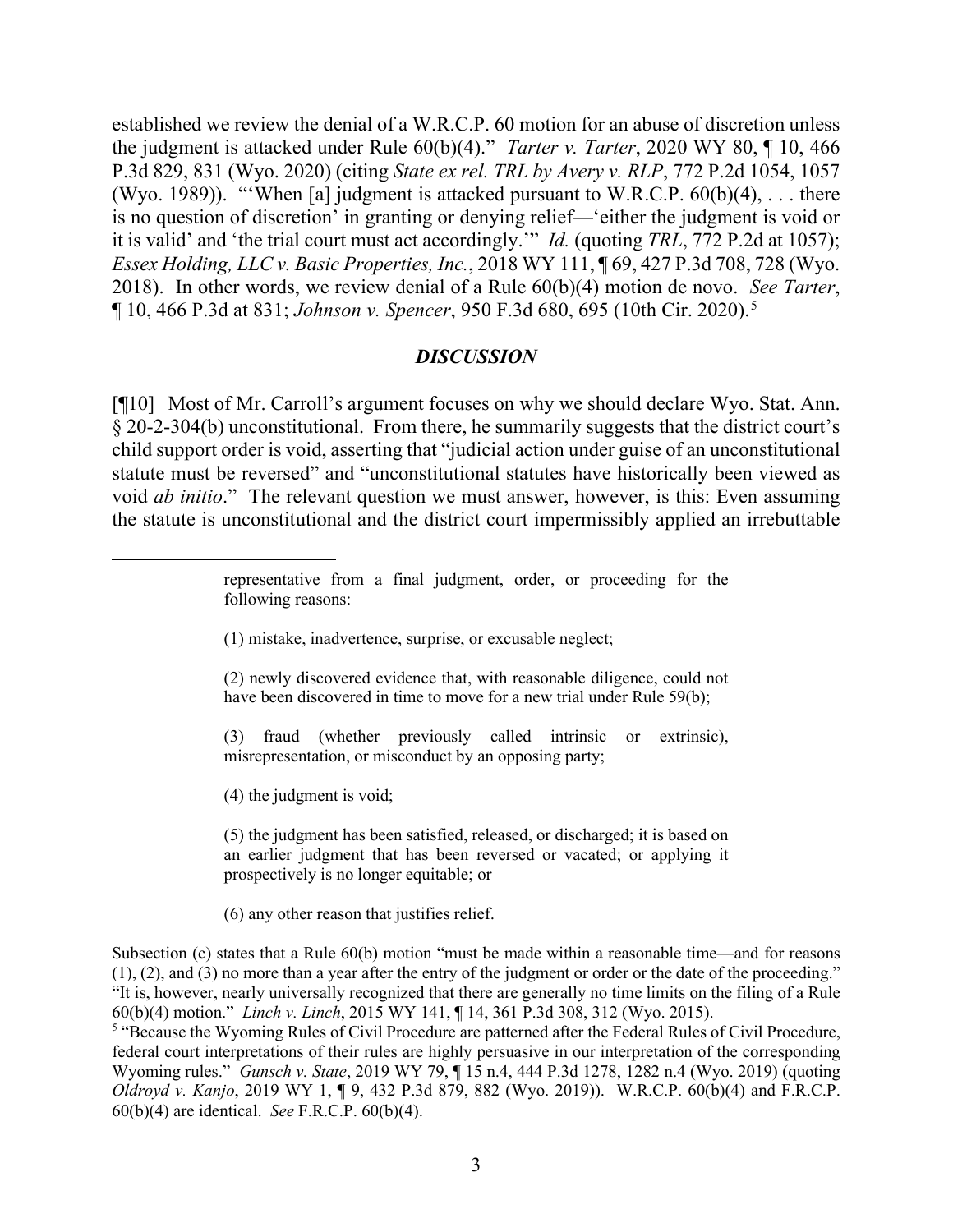presumption to determine Mr. Carroll's child support obligation,<sup>[6](#page-4-0)</sup> would the child support order be void? Because we conclude it would be voidable, not void, W.R.C.P. 60(b)(4) cannot relieve Mr. Carroll from the child support order.

[¶11] There is an important distinction between a void judgment and an erroneous, and thus voidable, judgment—particularly in the W.R.C.P. 60(b)(4) context. "A void judgment is essentially a nullity; it is entitled to no force or effect." *2-H Ranch Co., Inc. v. Simmons*, 658 P.2d 68, 72 (Wyo. 1983) (citations omitted)). "Although the term 'void' describes a result, rather than the conditions that render a judgment unenforceable, it suffices to say that a void judgment is one so affected by a fundamental infirmity that the infirmity may be raised even after the judgment becomes final." *United Student Aid Funds, Inc. v. Espinosa*, 559 U.S. 260, 270, 130 S.Ct. 1367, 1377, 176 L.Ed.2d 158 (2010) (citations omitted). "The list of such infirmities is exceedingly short; otherwise, Rule 60(b)(4)'s exception to finality would swallow the rule." *Id.* A judgment "is void only if the court that rendered it lacked jurisdiction of the subject matter, or of the parties, or if it acted in a manner inconsistent with due process of law." *Essex*, ¶ 69, 427 P.3d at 728 (citation omitted).

[¶12] An erroneous judgment, on the other hand, is not void—it is voidable. *Gillis v. F & A Enterprises*, 934 P.2d 1253, 1255 (Wyo. 1997); *Matter of Guardianship of MKH*, 2016 WY 103, ¶ 15, 382 P.3d 1096, 1100 (Wyo. 2016) (citing *Linch*, ¶ 10, 361 P.3d at 311). A voidable judgment "is issued by a court with jurisdiction, but is subject to reversal on timely direct appeal." *Gillis*, 934 P.2d at 1255 (citation omitted). "Until reversed, a voidable judgment is binding and enforceable and 'constitutes sufficient justification for all acts done in its enforcement.'" *Id.* (citation omitted).

[¶13] Mr. Carroll does not contend the child support order is void because the district court lacked jurisdiction of the subject matter or parties, or that it acted in a manner inconsistent with due process of law. He contends the child support order is void because the underlying child support statute is unconstitutional. In support of his argument, he points out that judicial action under an unconstitutional statute must be reversed and that an unconstitutional statute is void. We do not disagree with either point. *See, e.g.*, *Kordus v. Montes*, 2014 WY 146, ¶ 31, 337 P.3d 1138, 1148 (Wyo. 2014) (reversing an order dismissing appellant's claim because the district court relied on an unconstitutional statute); *Bender v. Phillips*, 8 P.3d 1074, 1079 (Wyo. 2000) (reversing an order for sanctions because the sanctions were issued in reliance on an unconstitutional statute); *Bell v. Gray*, 377 P.2d 924, 926 (Wyo. 1963) (discussing whether a law that is void in part should be declared unconstitutional as a whole). But those general principles do not answer the question before us.

<span id="page-4-0"></span><sup>6</sup> The record in this appeal suffers the same deficiencies as the record Mr. Carroll submitted in *MSC*. *See MSC*, ¶¶ 13–14, 442 P.3d at 666-67.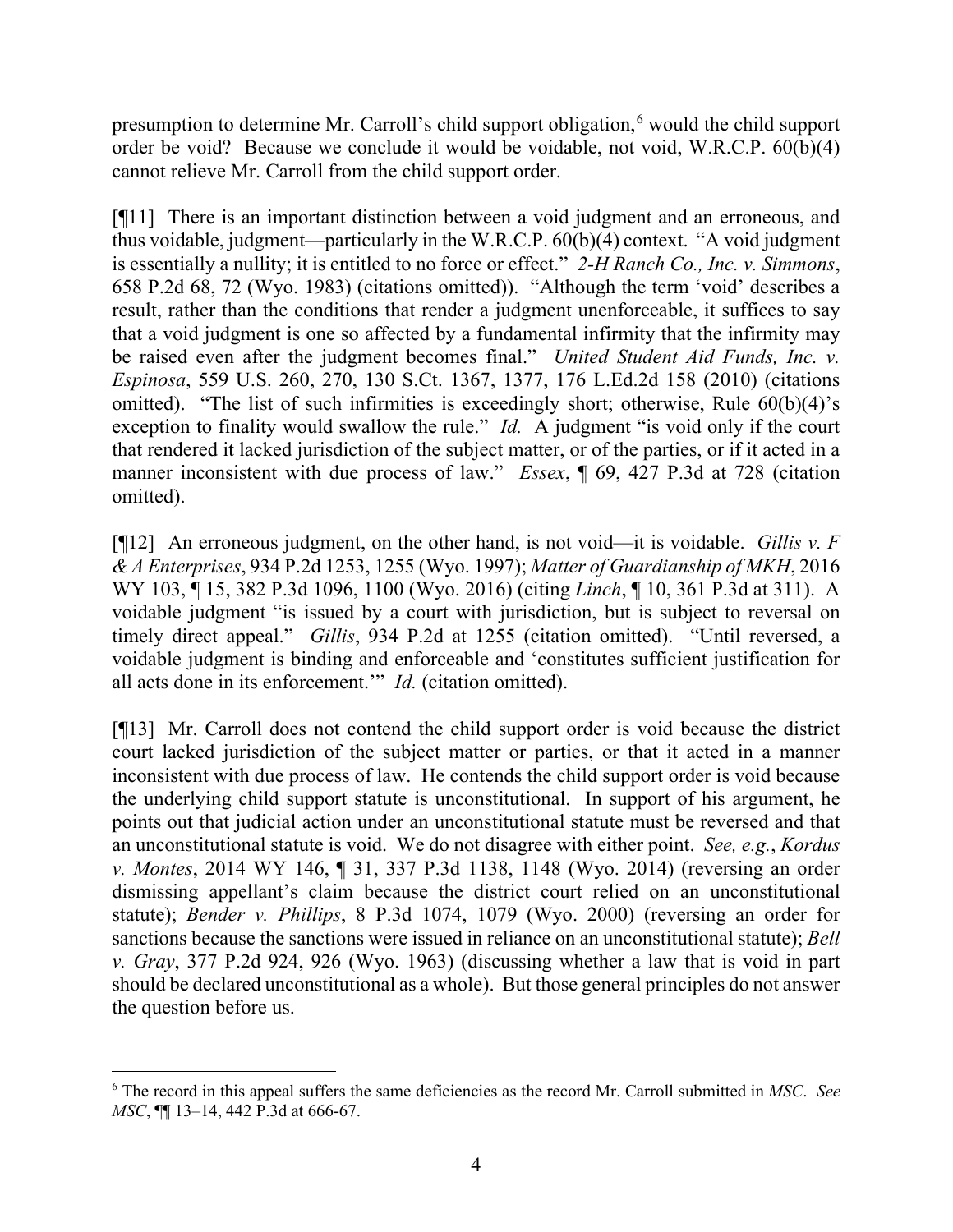[¶14] We have never squarely decided whether a civil judgment based on an unconstitutional statute is void or merely erroneous and thus voidable. Other courts have. Surveying various cases and sources on the issue, the Texas Supreme Court recognized "some authority to the contrary[,]" but ultimately decided "the correct rule, supported by the more numerous and better reasoned decisions, [is] that where the unconstitutionality of a statute goes only to the merits of the cause of action, and not to the jurisdiction of the court, a judgment in a civil suit based thereon is not void but merely erroneous, and remains effective until regularly set aside or reversed." *Commonwealth of Massachusetts v. Davis*, 140 Tex. 398, 404–05, 168 S.W.2d 216, 220 (1942) (collecting cases from Texas, Iowa, the United States Supreme Court, Oklahoma, Missouri, Wisconsin, and the Eighth Circuit Court of Appeals).

[¶15] Drawing on some of the same cases, 16 C.J.S. *Constitutional Law* § 271 similarly identifies the general approach to judgments based on unconstitutional statutes:

> Judgments made pursuant to unconstitutional statutes are, according to some authority, void and should be reversed. Accordingly, convictions under unconstitutional statutes are void. However, this rule has been limited by some courts to direct attacks, and a judgment in a civil action under an unconstitutional statute is not void but merely voidable, or merely erroneous, and remains effective until regularly set aside or reversed. Furthermore, if a judgment becomes final before the statute is declared unconstitutional, it is valid and binding and cannot be disturbed, unless it is void or voidable for some other reason, at least where the court had jurisdiction to render the particular judgment. Also, effect will be given to judicial acts done pursuant to a statute subsequently declared unconstitutional in other proceedings where equitable considerations so require for the purpose of doing justice in the circumstances of a given case. On the other hand, if all the proceedings have not been completed before a statute purporting to give jurisdiction is held unconstitutional, and all the parties are before the court, relief from the proceedings should be granted.

16 C.J.S. *Constitutional Law* § 271, Westlaw (database updated March 2021) (footnotes omitted); *see also* 47 Am. Jur. 2d *Judgments* § 712, Westlaw (database updated Feb. 2021); 46 Am. Jur. 2d *Judgments* § 14, Westlaw (database updated Feb. 2021); *Off. of Att'y Gen., Dep't of Legal Affs. v. Nationwide Pools, Inc.*, 270 So.3d 406, 409 (Fla. Dist. Ct. App. 2019); *Chambers v. State*, 261 S.W.3d 755, 759 (Tex. App. 2008); *Ingram v. Knippers*, 2003 OK 58, ¶ 13, 72 P.3d 17, 21; *Margoles v. Johns*, 660 F.2d 291, 295 (7th Cir. 1981).